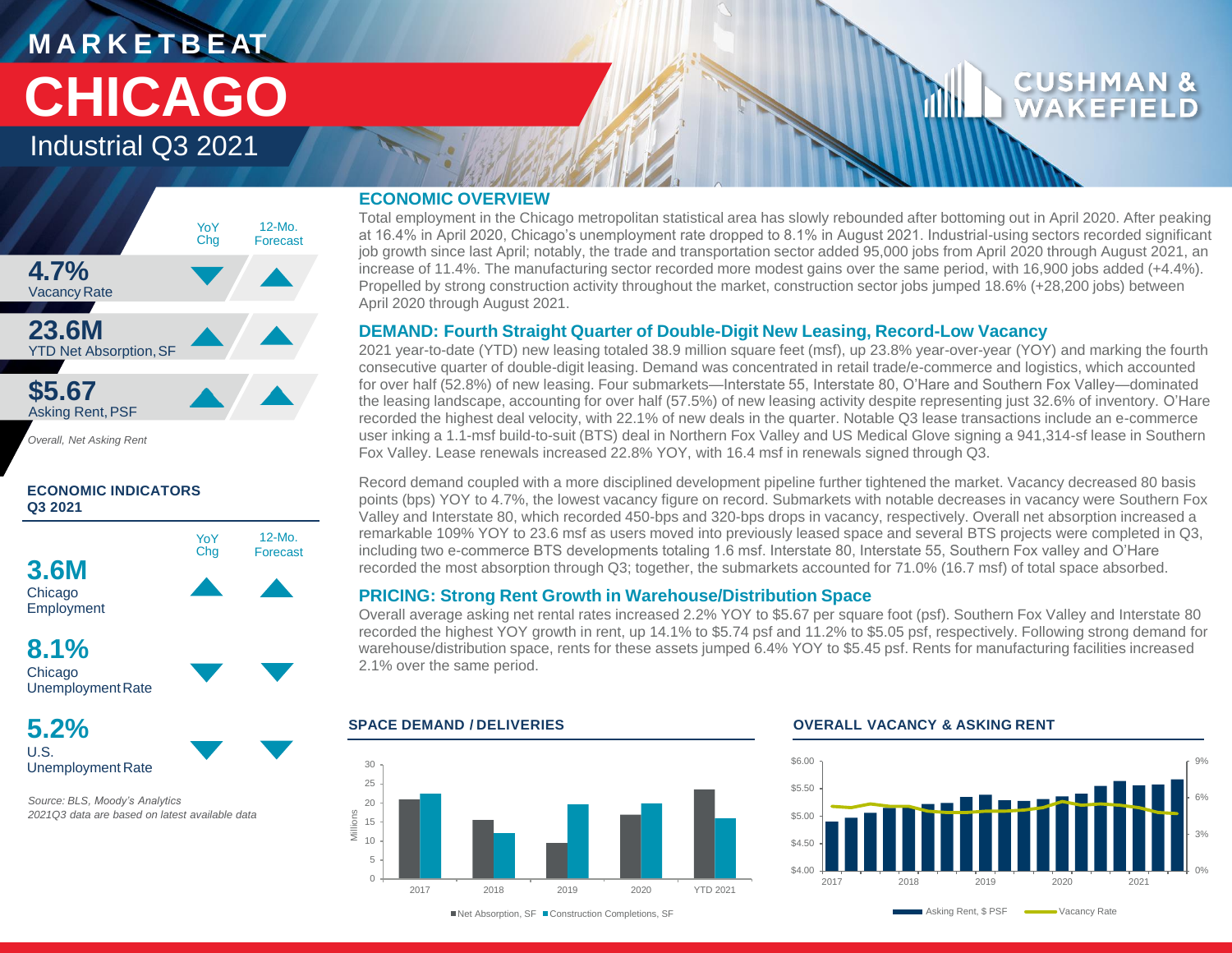## **M A R K E T B E AT** Industrial Q3 2021 **CHICAGO**

#### **Supply: Robust Construction Activity Persists, Spec Development Increases**

Chicago's industrial pipeline showed no signs of slowing and is on-track to outpace 2020's robust figures. Construction completions totaled 15.9 msf, with an additional 23.9 msf of inventory under construction – up 20.6% YOY. Submarkets with the most product under construction were Interstate 80, Interstate 55 and the Southeast Wisconsin which collectively accounted for 55.8% of overall construction.

BTS development continued to increase, with 11.2 msf delivered through Q3, up from 3.1 msf one year ago. Currently, there is 8.0 msf of BTS product under construction—accounting for 33.5% of inventory under construction. With several big-box BTS projects delivered through Q3, the average size of BTS under construction dropped 4.4% from 700,289 sf to 669,222 sf.

After modest speculative (spec) development in 2020, tightening vacancy and strong leasing propelled spec activity across the market. Spec construction reached 15.9 msf, up from 12.6 msf one year ago. There has been 4.8 msf of spec product completed through Q3, with an additional 5.3 msf expected to be delivered through the end of 2021. The average project size jumped 19.2% from 290,331 sf to 346,022 sf as several 1-msf developments broke ground in recent quarters. Over half (54.7%) of spec development is located within Interstate 80, Southeast Wisconsin and Chicago South. There has been strong preleasing activity through Q3—50.1% of completed spec space was preleased upon delivery.

#### **Sales: User Sales Increase**

After strong sales in 2020, largely buoyed by several major portfolio sales, investor sales lagged through Q3 2021. Sales reached 26.7 msf compared to 39.9 msf sold one year ago. Investor demand for infill product continued to rise, substantially increasing sale prices in those geographies. The Central DuPage and O'Hare submarkets saw average investment sale purchase price psf increase YOY by 13.1% and 10.4%, respectively. User sales increased 45.3% YOY, totaling 8.1 msf through Q3 and surpassing 2020's annual total of 7.7 msf.

#### **OUTLOOK**

- The Chicago industrial market recorded four straight quarters of double-digit new leasing, due in large part to strong big-box leasing. We expect big-box activity to remain strong throughout the remainder of 2021 and into 2022.
- Spec construction increased substantially YOY prompted by a tightening market, but developers are more disciplined regarding where and how much they'll build. Spec development will continue to be concentrated in and around infill submarkets. The rise in spec development will place upward pressure on vacancy through the end of 2021 and into 2022.
- Demand from both investors and users for industrial product will remain strong in the coming quarters, pushing prices for well-located, high-quality assets. Tenant requirements for locations close to major population centers will continue and therefore we expect more infill, vacant big-box retail and outdated office space be converted or demolished to make way for new industrial product.

#### **OVERALL NEW LEASING ACTIVITY**



**CUSHMA** 

**NEW LEASING BY INDUSTRY (YTD 2021)**



#### **NEW SUPPLY (COMPLETIONS & UC BY DELIVERY DATE)**

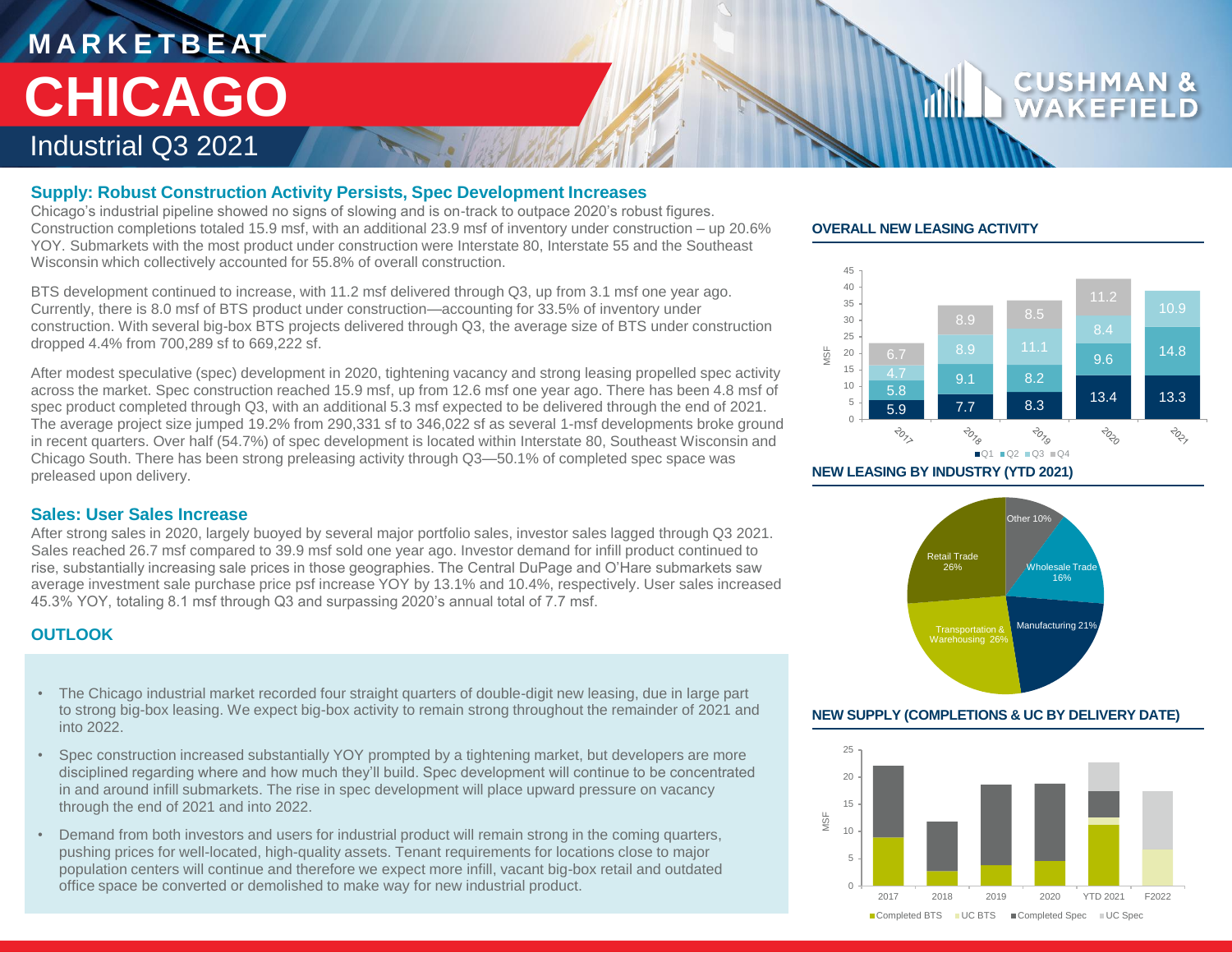## **M A R K E T B E AT** Industrial Q3 2021 **CHICAGO**

# $\mathbf{C} \mathbf{U}$

rillin

#### **MARKET STATISTICS**

| <b>SUBMARKET</b>           | <b>INVENTORY</b><br>(SF) | <b>OVERALL VACANT</b><br>(SF) | <b>OVERALL</b><br><b>VACANCY RATE</b> | <b>YTD OVERALL NET</b><br><b>ABSORPTION (SF)</b> | <b>YTD NEW LEASING</b><br><b>ACTIVITY (SF)</b> | <b>UNDER CNSTR (SF)</b> | <b>YTD CONSTR</b><br><b>COMPLETIONS (SF)</b> | <b>OVERALL</b><br><b>WEIGHTED AVG</b><br><b>NET RENT* (MF)</b> | <b>OVERALL</b><br><b>WEIGHTED AVG</b><br><b>NET RENT* (OS)</b> | <b>OVERALL</b><br><b>WEIGHTED AVG</b><br><b>NET RENT* (W/D)</b> |
|----------------------------|--------------------------|-------------------------------|---------------------------------------|--------------------------------------------------|------------------------------------------------|-------------------------|----------------------------------------------|----------------------------------------------------------------|----------------------------------------------------------------|-----------------------------------------------------------------|
| Chicago North              | 89,830,097               | 3,232,641                     | 3.6%                                  | $-193,728$                                       | 466,608                                        | $\mathbf{0}$            | $\mathbf{0}$                                 | \$5.40                                                         | \$13.04                                                        | \$7.07                                                          |
| Chicago South              | 131,118,646              | 5,678,536                     | 4.3%                                  | $-1,849$                                         | 1,589,401                                      | 1,199,937               | 1,436,868                                    | \$6.02                                                         | \$11.00                                                        | \$5.64                                                          |
| <b>Western Cook County</b> | 101,874,470              | 3,253,414                     | 3.2%                                  | $-16,308$                                        | 1,484,182                                      | 1,429,106               | $\overline{0}$                               | \$4.30                                                         | \$6.08                                                         | \$4.70                                                          |
| South Suburbs              | 86,523,239               | 3,524,648                     | 4.1%                                  | 682,165                                          | 1,652,771                                      | 1,688,650               | 933,117                                      | \$5.66                                                         | \$5.49                                                         | \$4.20                                                          |
| Northern Cook County       | 50,727,786               | 2,371,987                     | 4.7%                                  | $-533,075$                                       | 616,698                                        | 171,752                 | $\mathbf 0$                                  | \$6.35                                                         | \$6.79                                                         | \$6.02                                                          |
| Northwest Cook County      | 32,709,504               | 1,497,434                     | 4.6%                                  | 274,849                                          | 639,240                                        | 677,981                 | 436,500                                      | \$4.89                                                         | \$7.42                                                         | \$4.99                                                          |
| Northern Fox Valley        | 37,520,533               | 2,175,673                     | 5.8%                                  | 667,011                                          | 3,314,188                                      | 1,789,261               | 230,829                                      | \$4.96                                                         | \$9.29                                                         | \$5.15                                                          |
| Northeast DuPage           | 28,128,561               | 1,437,611                     | 5.1%                                  | $-120,849$                                       | 568,181                                        | 768,931                 | 322,400                                      | \$6.55                                                         | \$7.98                                                         | \$7.19                                                          |
| Southern DuPage            | 14,974,421               | 587,277                       | 3.9%                                  | 76,208                                           | 206,419                                        | 126,445                 | $\overline{0}$                               | \$7.28                                                         | \$7.27                                                         | \$6.39                                                          |
| Central DuPage             | 45,725,741               | 1,422,307                     | 3.1%                                  | 869,332                                          | 1,670,442                                      | 508,687                 | $\circ$                                      | \$5.46                                                         | \$7.12                                                         | \$6.53                                                          |
| Southern Fox Valley        | 90,641,490               | 3,748,627                     | 4.1%                                  | 3,861,686                                        | 4,285,411                                      | 1,447,089               | 186,146                                      | \$4.63                                                         | \$10.89                                                        | \$5.65                                                          |
| Lake County                | 83,100,523               | 4,209,089                     | 5.1%                                  | 1,637,984                                        | 1,786,885                                      | 770,646                 | 2,235,103                                    | \$5.24                                                         | \$7.55                                                         | \$5.47                                                          |
| <b>McHenry County</b>      | 21,677,769               | 1,992,627                     | 9.2%                                  | $-61,435$                                        | 167,215                                        | $\mathbf{0}$            | $\overline{0}$                               | \$3.74                                                         | N/A                                                            | \$5.21                                                          |
| Western Kane County        | 6,729,600                | 623,848                       | 9.3%                                  | 828,219                                          | 1,026,119                                      | $\overline{0}$          | $\circ$                                      | \$5.66                                                         | N/A                                                            | \$3.69                                                          |
| Interstate 55 Corridor     | 96,346,546               | 7,474,818                     | 7.8%                                  | 3,747,930                                        | 7,704,030                                      | 2,229,023               | 1,703,155                                    | \$5.67                                                         | \$4.58                                                         | \$4.39                                                          |
| Interstate 80 Corridor     | 104,564,343              | 4,318,622                     | 4.1%                                  | 6,547,347                                        | 5,621,258                                      | 8,451,334               | 3,948,640                                    | \$4.75                                                         | \$7.34                                                         | \$4.50                                                          |
| Interstate 39 Corridor     | 20.041.714               | 820,754                       | 4.1%                                  | 1,380,000                                        | 70,696                                         | $\Omega$                | 1,688,400                                    | \$4.40                                                         | N/A                                                            | \$4.64                                                          |
| Southeast Wisconsin        | 50,177,289               | 3,535,399                     | 7.0%                                  | 1,347,267                                        | 1,294,365                                      | 2,688,832               | 2,221,755                                    | \$4.69                                                         | N/A                                                            | \$5.22                                                          |
| O'Hare                     | 95,459,683               | 3,526,831                     | 3.7%                                  | 2,590,317                                        | 4,807,417                                      | $\bigcap$               | 624,292                                      | \$6.64                                                         | \$7.89                                                         | \$6.75                                                          |
| <b>CHICAGO TOTALS</b>      | 1,187,871,955            | 55,432,143                    | 4.7%                                  | 23,583,071                                       | 38,971,526                                     | 23,947,674              | 15,967,205                                   | \$5.46                                                         | \$8.02                                                         | \$5.45                                                          |

**KEY LEASE TRANSACTIONS Q3 2021**

*\*Rental rates reflect weighted net asking \$psf/year* MF = Manufacturing OS = Office Service/Flex W/D = Warehouse/Distribution

| <b>PROPERTY</b>                              | <b>SUBMARKET</b>       | <b>TENANT</b>            | <b>RSF</b> | <b>TYPE</b> |  |
|----------------------------------------------|------------------------|--------------------------|------------|-------------|--|
| 11400 Venture Court                          | Northern Fox Valley    | E-commerce User          | 1,160,075  | <b>New</b>  |  |
| 325 State Route 31                           | Southern Fox Valley    | US Medical Glove Company | 941,314    | <b>New</b>  |  |
| 100 Prologis Parkway                         | Interstate 80 Corridor | Mondelez                 | 806,400    | Renewal*    |  |
| 775 Veterans Parkway                         | Interstate 55 Corridor | <b>UNIS</b>              | 573,752    | <b>New</b>  |  |
| 325 State Route 31                           | Southern Fox Valley    | DSV Solutions Inc.       | 550,000    | New         |  |
| *Renewals not included in leasing statistics |                        |                          |            |             |  |

#### **KEY SALES TRANSACTIONS Q3 2021**

| <b>PROPERTY</b>        | <b>SUBMARKET</b>       | <b>SELLER / BUYER</b>                              | SF        | <b>PRICE/S PSF</b> |
|------------------------|------------------------|----------------------------------------------------|-----------|--------------------|
| 1023 East Laraway Road | Interstate 80 Corridor | Core5 Industrial Partners   John Hancock Financial | 1,026,000 | \$94.3M   \$92     |
| 555 Saint James Gate   | Interstate 55 Corridor | Pritzker Realty Group, LP   TradeLane Properties   | 419.610   | $$24.6M$$   $$59$  |
| 27W501 North Avenue    | Central DuPage         | Conor Commercial   GID                             | 265,550   | \$38.0M   \$143    |